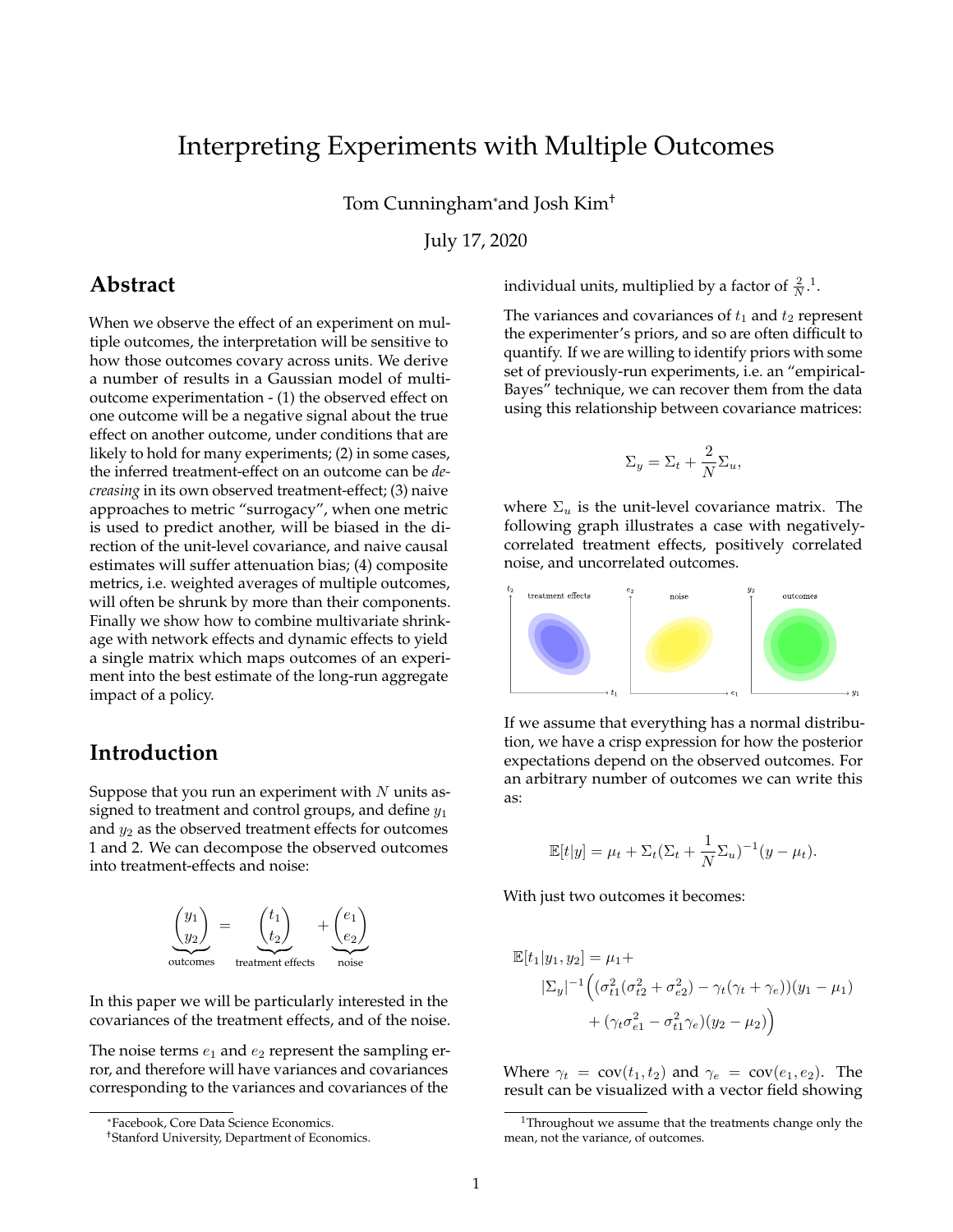the mapping from a pair of observed outcomes,  $\binom{y_1}{y_2}$ , into a pair of inferred outcomes,  $E[\frac{t_1}{t_2}|\frac{y_1}{y_2}]$ .



### **Interpreting multi-outcome experiments.**

We can make a few broad observations, based on the equation above.

First, if there is no covariance either across treatmenteffects ( $\gamma_t = 0$ ), or across units ( $\gamma_e = 0$ ), then the expression reduces to univariate shrinkage, i.e.:

$$
\mathbb{E}[t_1|y_1,y_2] = \mathbb{E}[t_1|y_1] = \mu_1 + \frac{\sigma_{t1}^2}{\sigma_{t1}^2 + \sigma_{e1}^2}(y_1 - \mu_1).
$$

Some evidence on the importance of the covariance matrices comes from Coey and Cunningham (2019), which finds that multivariate shrinkage of experiment results significantly outperforms univariate shrinkage, but was not able to establish how much of this was due to cross-outcome relationships in the treatment-effects vs the noise.

Second, if there is only covariance across treatmenteffects, and that covariance is positive, ( $\gamma_t > 0$ ,  $\gamma_e =$ 0), then each observed outcome is "good news" about the treatment-effect on the other outcome, i.e.:

$$
\frac{dE[t_1|y_1, y_2]}{dy_2} > 0, \frac{dE[t_2|y_1, y_2]}{dy_1} > 0.
$$

Intuitively – if you expect your experiment to shift both outcomes in the same direction, then seeing a positive effect on one outcome will positively reinforce your belief in the effect on the other outcome.

**Good News is Bad News (weak version).**

When the relative covariance of noise is stronger than the relative covariance of the treatment-effects, then we will find that a higher-than-expected outcome on outcome 2 will be a *negative* signal about the treatment-effect on outcome 1. Formally:

$$
\frac{dE[t_1|y_1, y_2]}{dy_2} < 0 \iff \frac{\gamma_t}{\sigma_{t1}^2} < \frac{\gamma_e}{\sigma_{e1}^2}
$$

In many contexts we believe that this condition is likely to hold. Most desirable outcomes tend to have positive covariance across experimentation units (*γ<sup>e</sup> >* 0), e.g. among people wealth, physical health, mental health, and education all tend to covary positively. Among users of online services, those who are more active on one dimension tend to be more active on all others. On the other hand, treatments tested in experiments often find trade-offs with other outcomes ( $\gamma_t$  < 0): e.g. promoting one part of a product tends to cannibalize time spent on other parts.

**Example 1.** *A school runs an experiment with a new English textbook, and they find an increase in English test-scores. Suppose they also find an increase in Maths test-scores: this would be bad news about the true impact on English ability if (a) there is strong positive correlation among students between English and Maths test-scores, (b) there is not a strong prior reason to believe that there would be a positive spillover on Maths test-scores.*

#### **Good News is Bad News (strong version).**

In some cases an even stronger result holds: *y*<sup>1</sup> is bad news about  $t_1$  itself:

$$
\frac{dE[t_1|y_1, y_2]}{dy_1} < 0 \iff 1 < \frac{\gamma_t}{\sigma_{t1}^2} \frac{\gamma_t + \gamma_e}{\sigma_{t2}^2 + \sigma_{e2}^2}
$$

*.*

The condition requires there be non-zero covariance in *both* the treatment-effects and the unit-level outcomes (i.e., both  $\gamma_t \neq 0$  and  $\gamma_e \neq 0$ ).<sup>[2](#page-1-0)</sup> We also can see that the two covariances must have the same sign – either both positive or both negative. Intuitively, this will occur when treatment-effects are closely correlated, such that  $y_2$  is a relatively better signal for  $t_1$ than *y*<sup>1</sup> itself, and so *y*<sup>1</sup> instead becomes a signal for the correlated noise.

**Example 2.** *You run an experiment where you randomly select married households and provide the wife with vocational training and education, and measure the impact on both the wife's income, and the overall household's income. You find that average annual fe-*

<span id="page-1-0"></span><sup>&</sup>lt;sup>2</sup>If  $\gamma_e = 0$  the condition will never hold, because we know that  $\frac{\gamma_t}{\sigma_{t1}^2 \sigma_{t2}^2}$  represents the correlation in treatment effects, which is bounded between 0 and 1.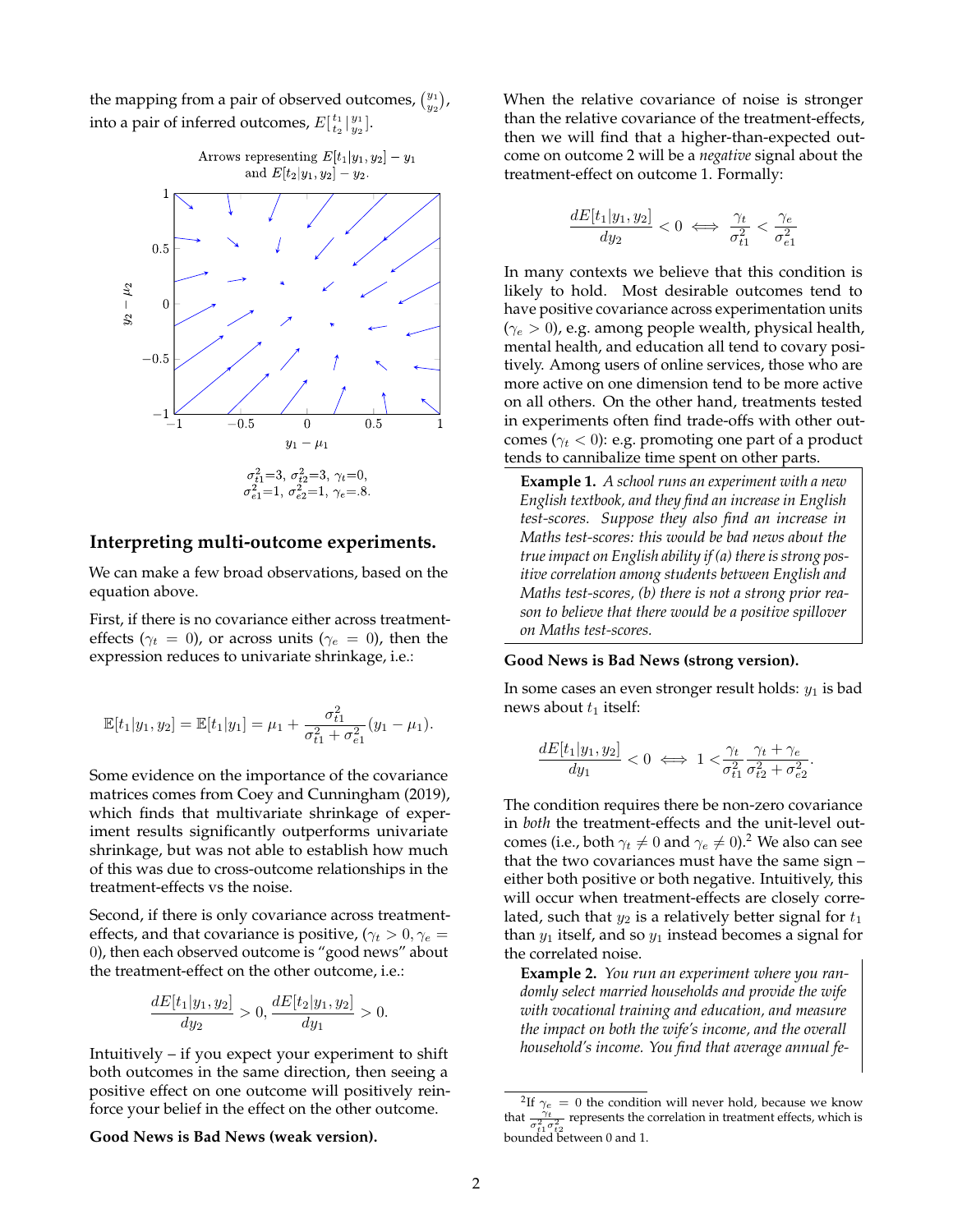*male labor income increased by \$1,000. However, you also find that average annual household income increased by \$3,000, implying the average male income in the treated group is \$2,000 higher than in the control group. If you believe that (a) the spillover effect from wife's income to husband's income is likely to be small or negative, and (b) the correlation between wife's and husband's income is strong, then this evidence should cause you to decrease your estimate of the true impact on both the wife's income and the total income.*

The following vector-field illustrates the strong version of the "good news is bad news" effect: it can be seen that, for a given value of *y*2, progressively higher values of *y*<sup>1</sup> are mapped into relatively lower values of  $t_1$ .



### **Surrogate Metrics**

When we wish to estimate effects on a noisy outcome, investigators often try to find a "surrogate" outcome that is a good predictor of the primary outcome but more precisely measured.<sup>[3](#page-2-0)</sup> Sometimes surrogacy relationships are estimated by a simple regression across experiment outcomes. However this will give a biased estimate because the coefficient will pick up the covariance between units, as well as covariance between experiments:

$$
\hat{\beta} = \frac{dE[y_2|y_1]}{dy_1} = \frac{\text{cov}(y_1, y_2)}{\text{var}(y_1)} = \frac{\gamma_t + \gamma_e}{\sigma_{t1}^2 + \sigma_{e1}^2}.
$$

Figure 1 plots a set of AA tests with no true treatment effect on either outcome. Despite the lack of any relationship between treatment-effects, we find a significant relationship between outcomes, due to covariance among units.

However the quantity of interest for a surrogate variable is instead:

$$
\frac{dE[t_2|y_1]}{dy_1} = \frac{\text{cov}(t_2, y_1)}{\text{var}(y_1)} = \frac{\gamma_t}{\sigma_{t1}^2 + \sigma_{e1}^2}.
$$

To calculate the correct quantity we can estimate the covariance across treatment-effects by taking the difference between observed covariances across experiments and that expected from AA-tests:  $\hat{\gamma}_t$  =  $\gamma_y - \frac{1}{N} \gamma_u$ .

A simulated scatter-plot showing 20 experiments, with N=1,000,000,  $\sigma_{e1}^2 = \sigma_{e2}^2 = 1$ , with correlation 0.8. The experiments are all AA-tests, i.e. there are no true treatment effects, yet a regression of  $y_2$  on  $y_1$  will consistently yield statistically-significant coefficients of around 0.8.

The bias described will decline with sample-size N, but is invariant to the number of experiments. Additionally, if there is no true treatment-effect on outcome  $1$  ( $\sigma_{t1}^2 = 0$ ), as in the AA-tests illustrated in Figure 1, then the estimated  $\hat{\beta}$  will always equal  $\frac{\gamma_e}{\sigma_e^2}$ , even as the sample-size goes to infinity.

### **Causal Effects**

In other circumstances we wish to understand the relationship between treatment-effects, i.e.:[4](#page-2-1)

$$
\frac{dE[t_2|t_1]}{dt_1} = \frac{\gamma_t}{\sigma_{t1}^2}.
$$

Again this does not correspond to the quantity recovered by a regression, *β*ˆ above. There are now two biases: (1) an "activity" bias due to *γ<sup>e</sup>* in the numerator of  $\hat{\beta}$ ; (2) an attenuation bias due to  $\sigma_{e1}^2$  in the denominator of *β*ˆ.

**Example 3.** *You run a series of A/B experiments meant to improve music recommendations and are interested in how these experiments impact timespent on music, and potential cannibalization of time-spent on podcasts. Estimating a cannibalization rate by regressing* podcast-time-spent *on* music-time-spent*, across experiments, would lead to underestimating the true rates of cannibalization for two reasons: (1) positive unit-level covariance*

<span id="page-2-0"></span><sup>3</sup>See Athey et al. (2016) for more discussion.

<span id="page-2-1"></span><sup>&</sup>lt;sup>4</sup>One example would be when we have reason to believe that  $t_1$  causes  $t_2$ , and we wish to use experiments as instruments to estimate the causal relationship, see Peysakhovich and Eckles (2018) for more on this.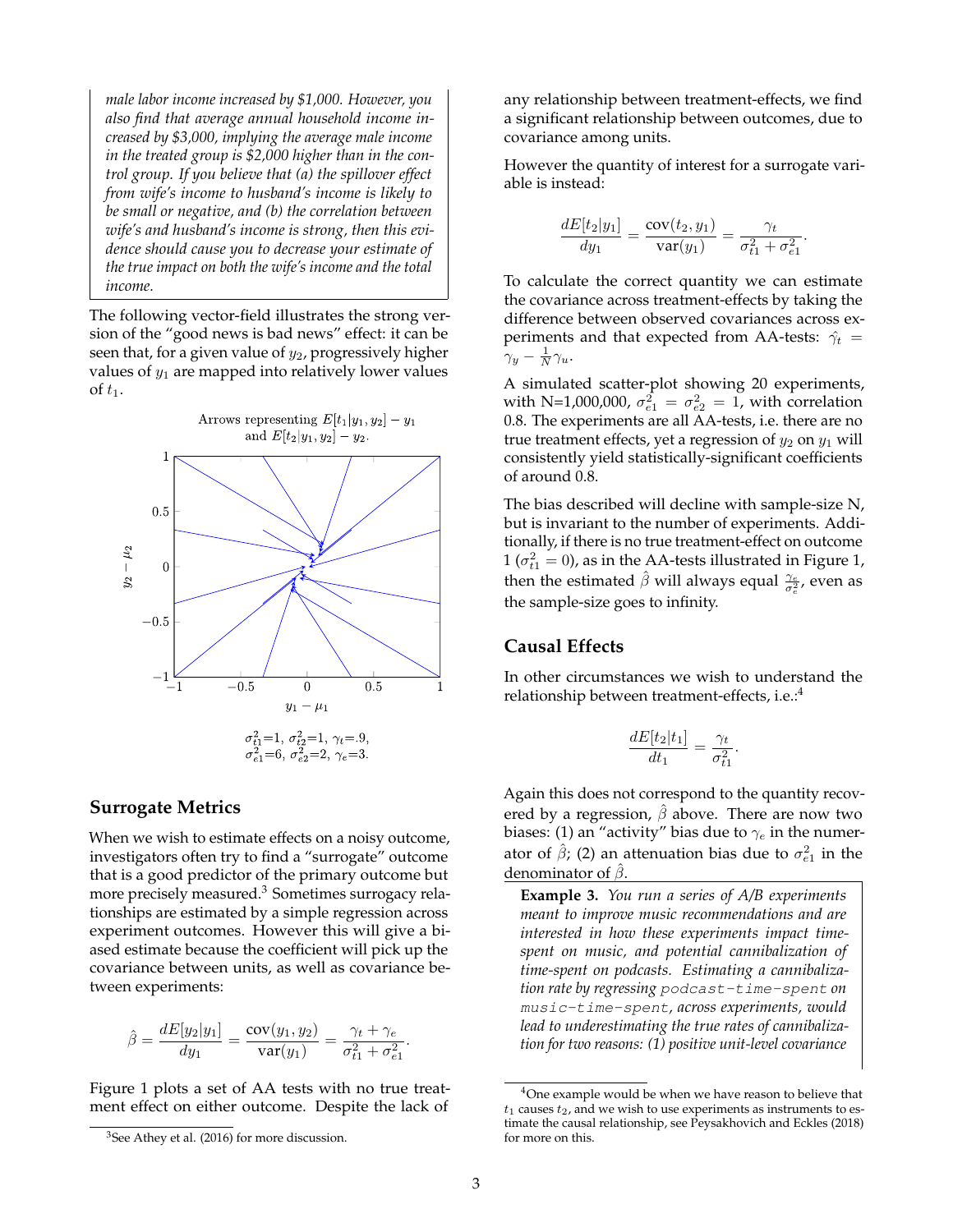*between the two outcomes causing positive correlation between the two outcomes, (2) noise in the estimate of the treatment-effects on* music-time-spent*, causing attenuation towards zero.*

### **Composite Metrics**

We sometimes want to estimate the impact of an experiment on a "composite" outcome, a linear combination of *n* outcomes with weights  $w = (w_1, \ldots, w_n)$ . It is useful to calculate the *signal-to-noise ratio* (SNR) of the composite metric,  $\bar{y}$ :

$$
\text{SNR}_{\bar{y}} = \frac{Var[w't]}{Var[w'e]} = \frac{w'\Sigma_t w}{w'\Sigma_e w}.
$$

The signal-noise ratio is a useful statistic to track because an outcome with a higher SNR will have (a) a lower shrinkage factor, i.e. the posterior *E*[*t*|*y*] will be relatively closer to the observed *y*, and (b) will have a higher fraction of experiments that are statistically significantly different from zero:<sup>[5](#page-3-0)</sup>

shrinkage factor =1 - 
$$
\frac{E[t|y] - \mu}{y - \mu} = \frac{1}{1 + SNR},
$$
 fraction significant = 
$$
P(|y - \mu| > 1.96\sigma_e)
$$

$$
= 2\left(1 - \Phi(\frac{1.96}{1 + SNR})\right).
$$

Where  $\Phi$  is the CDF of a standard Normal distribution.

We can make two observations about the signal-noise ratio of a composite metric:

1. If all covariance terms are zero, across treatments and units, then the SNR of  $\bar{y}$  will be a weighted average of the SNR of each of the components:

$$
\text{SNR}_{\bar{y}} = \frac{\sum w_i^2 \sigma_{ti}^2}{\sum w_i^2 \sigma_{ei}^2} = \sum_i \frac{w_i^2 \sigma_{ei}^2}{\sum_j w_j^2 \sigma_{ej}^2} \text{SNR}_{y_i}.
$$

This implies that adding a new component to a composite metric will increase its SNR (and so increase the fraction of statistically-significant experiments) if and only if the new component has a higher SNR than the existing composite metric.

2. If the outcomes have positive covariance across units, but zero covariance across treatments, the composite's signal-noise ratio will be *below* the weighted-average SNR. This can be seen in the first equation for  $SNR_{\bar{y}}$ : the covariance terms in the error will show up in the denominator, causing the SNR to decline.

These observations are consistent with the general observation that tech companies often struggle when dealing with metrics that are designed to reflect the full business impact of an experiment: if they add all outcomes of interest into the composite metric, the composite will be relatively noisy for two reasons: (1) because some components are noisy, and (2) because of positive covariance in the noise components.

An optimally shrunk composite metric will take into account the noise. If there is no covariance then we have:

$$
\mathbb{E}[t|y_1,\ldots,y_n] = \sum_{i=1}^n \frac{\text{SNR}_i}{1 + \text{SNR}_i} w_i y_i.
$$

This estimate of the composite will appropriately shrink noisy components, and so there is no longer a penalty for adding additional components to the composite. If there is covariance then the full expression will be:

$$
\mathbb{E}[\bar{t}|y] = w' \mathbb{E}[t|y].
$$

### **Network and Dynamic Effects**

Given an observed experimental outcome, *y*, the relevant policy question is typically the aggregate longrun effect on outcomes, and there are three important considerations: (1) adjusting for experimental noise, as we have discussed in this paper, (2) adjusting for network-effects, and (3) adjusting for dynamic effects. Here we briefly show how all three can be expressed in a very simplifed model. Suppose the behaviour of unit *i* at time  $t + 1$  depends on (i) some user-specific constant term, *a<sup>i</sup>* , (ii) their own prior behaviour, *xt,i*, and (iii) the global average  $\bar{x}_t = \frac{1}{n} \sum x_{i,t}$ , as:

$$
x_{i,t+1} = a_i + Bx_{i,t} + C\bar{x}_t.
$$

Solving for equilibrium, setting  $x_{i,t+1} = x_{i,t}$  we get:

$$
\bar{x} = (I - B - C)^{-1}\bar{a}.
$$

Where  $\bar{a} = \frac{1}{n} \sum_{i} a_i$ . If we assume that all treatmenteffects operate additively on each unit, i.e., through the term *a<sup>i</sup>* , then we can combine this with multivariate shrinkage to get an overall mapping from experiment-level results to long-term aggregate impact,  $\Delta \bar{x}$ :

$$
\Delta \bar{x} = (I - B - C)^{-1} \Big( \mu_t + \Sigma_t (\Sigma_t + \frac{1}{N} \Sigma_x)^{-1} (y - \mu_y) \Big).
$$

<span id="page-3-0"></span><sup>5</sup>Under the assumption that *t* is mean-zero.